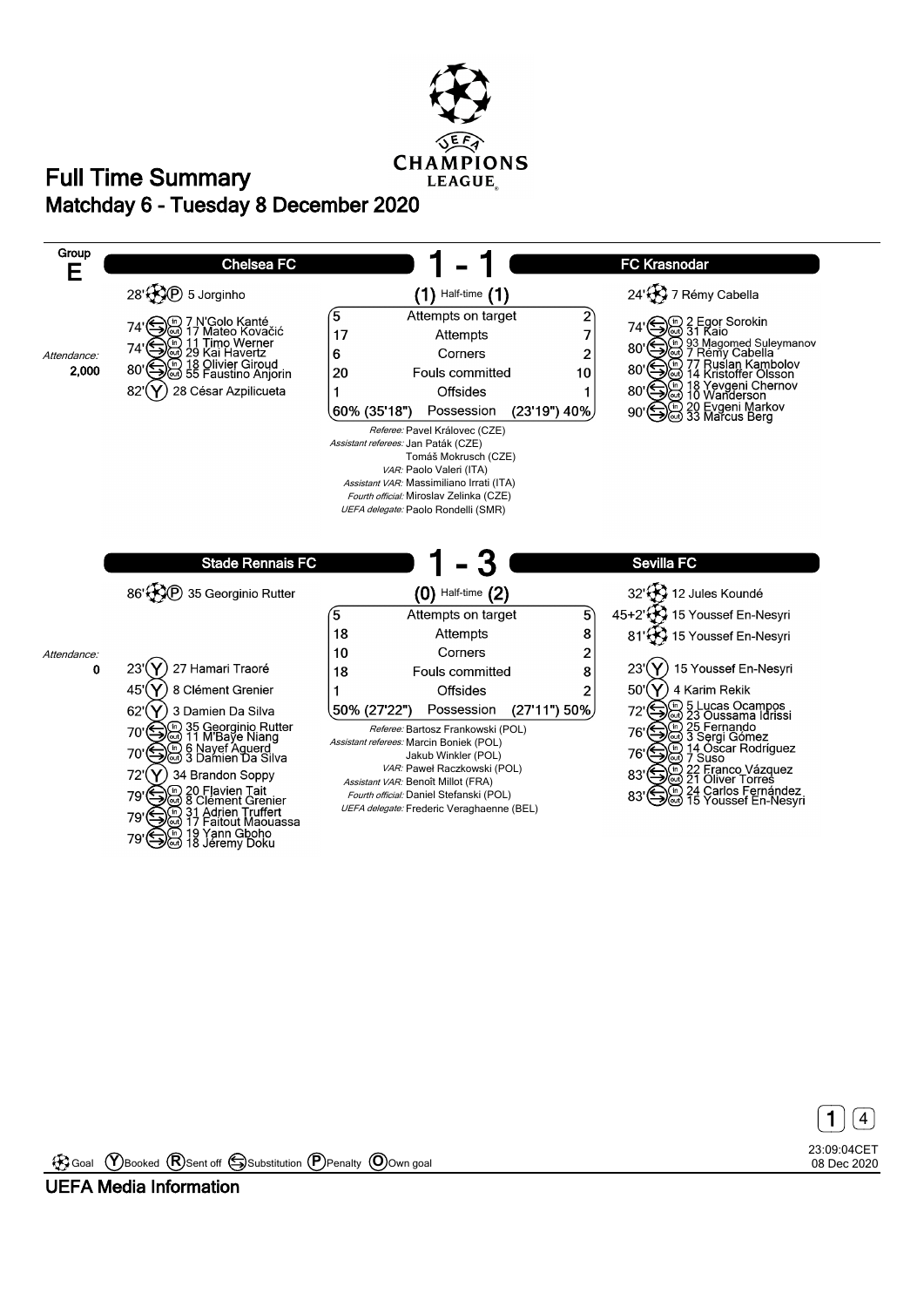

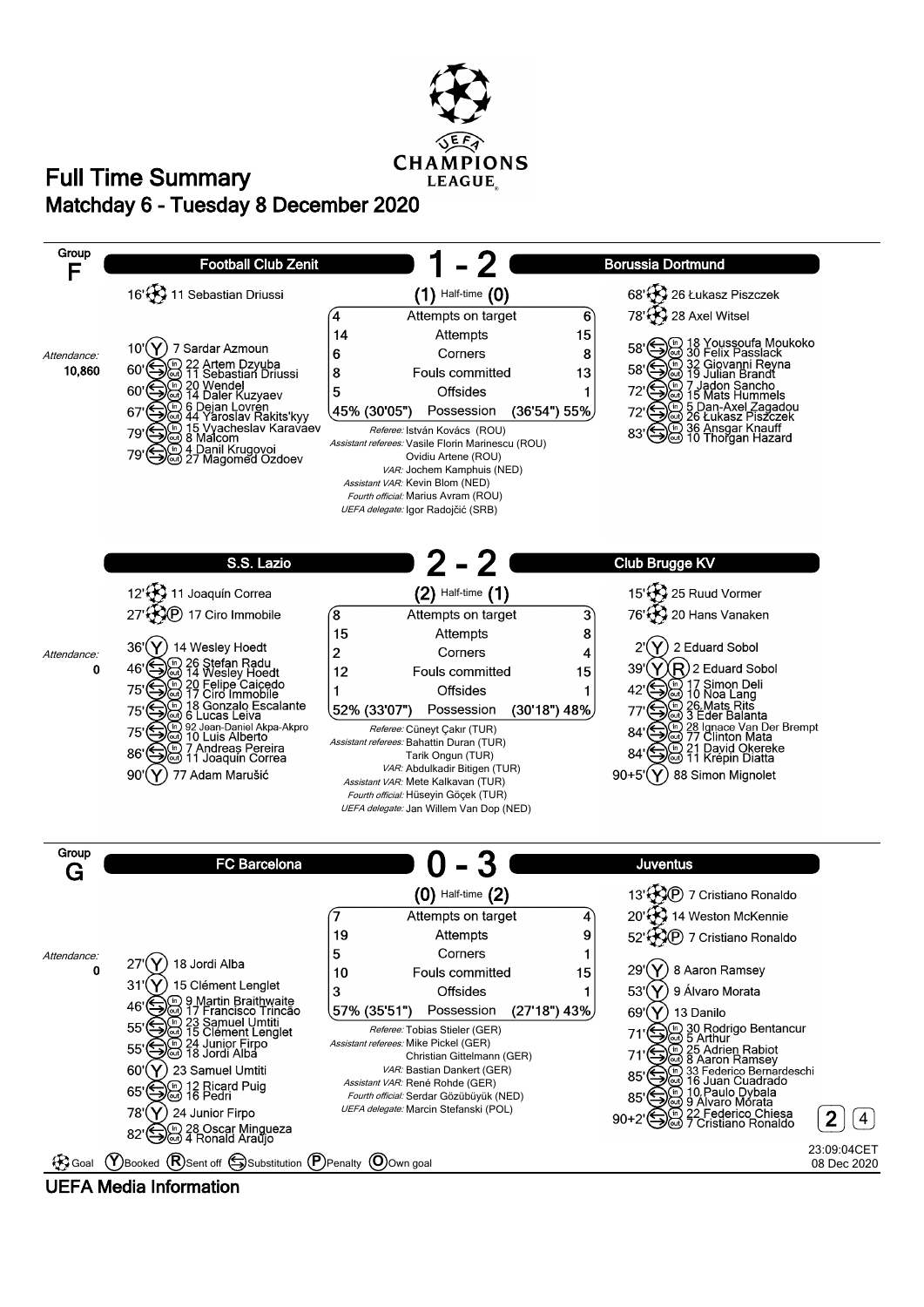![](_page_2_Picture_0.jpeg)

![](_page_2_Figure_2.jpeg)

*UEFA delegate:* Petr Fousek (CZE)

87 Sm 23 Marcel Halstenberg

 $(\mathsf{Y})$  2 Victor Lindelöf  $77'$ 78' Color Lindolor<br>78' Capital Axel Tuanzebe<br>2 Victor Lindelor

24 Timothy Fosu-Mensah<br>29 Aaron Wan-Bissaka 78

> 23:09:04CET 08 Dec 2020 **3**  $|$  4

Goal **Y** Booked **R** Sent off Substitution **P** Penalty **O** Own goal

**UEFA Media Information**